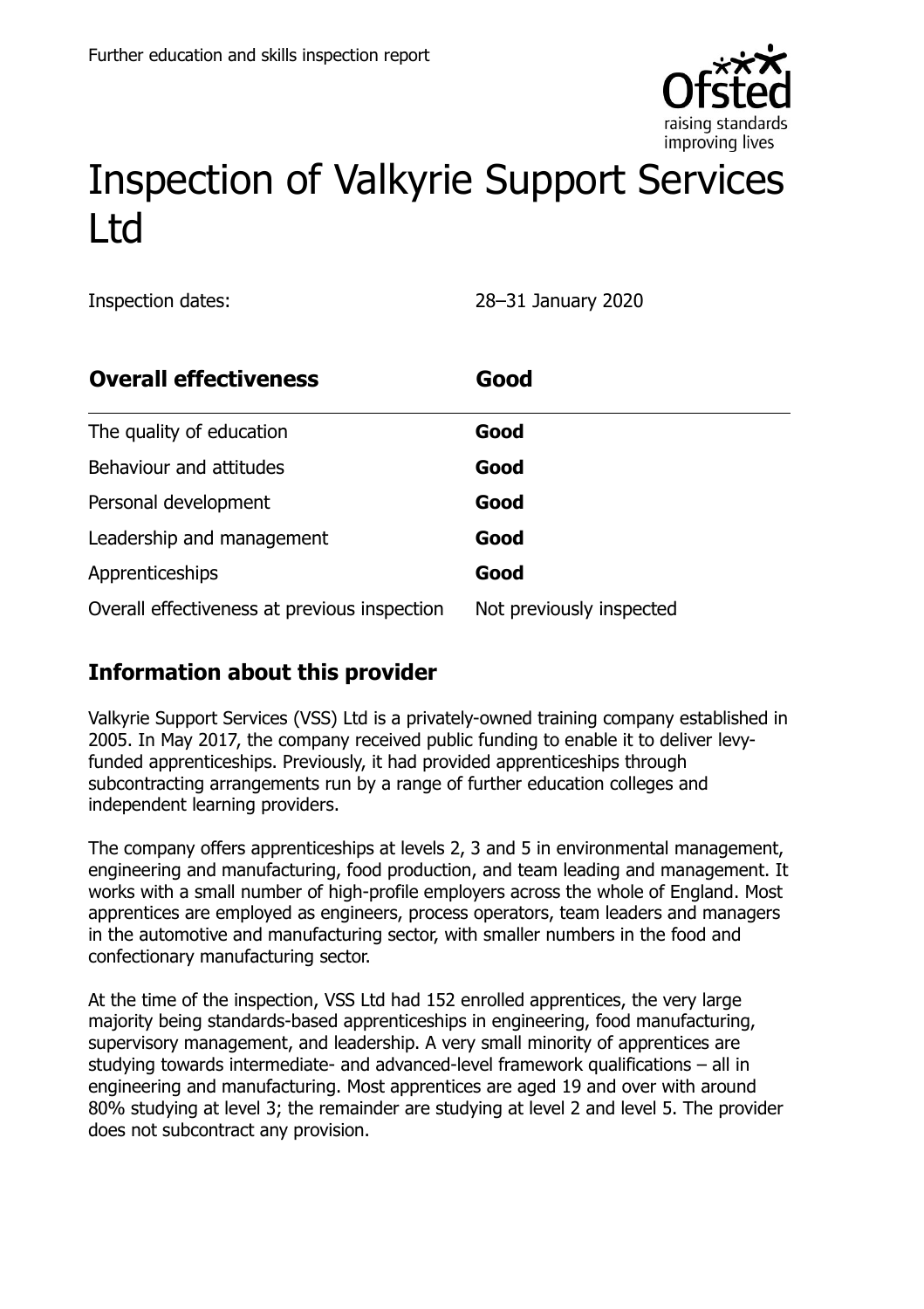

#### **What is it like to be a learner with this provider?**

Apprentices benefit from well-considered and organised programmes of learning that carefully extend their appreciation of, and confidence in, how to improve their effectiveness in the workplace. They learn well from expert tutors who use their detailed industry knowledge and experience effectively.

Apprentices speak enthusiastically of the industry-specific knowledge and skills that they develop on the programme.

The vocational and technical projects that apprentices complete as part of their course enable them to develop new practical and theoretical skills that are of immediate relevance to the workplace. Apprentices take pride in their work and what they accomplish, quickly becoming more confident and self-assured.

The apprenticeship curriculum ensures that apprentices develop a deep and secure understanding of current work-related practices and how to apply what they know in the workplace. For example, apprentices in team leading confidently use their increasing level of knowledge of different management theories to gain a greater understanding of their own workplace teams. Employers recognise the benefits that apprentices bring to their business and most take an active interest in the skills development of their employees.

Apprentices – some of whom have previously not had positive experiences in education – are well supported by their tutors in improving their confidence and motivation and in overcoming any difficulties with their progress and achievement. Apprentices benefit from monthly individual tutorials where they receive additional learning guidance, including help with assignments or support with their English and mathematics skills. This contributes to their enjoyment of and commitment to learning.

A high proportion of apprentices complete their course in the planned time and move into sustained employment.

Apprentices feel safe and work safely as a result of effective safeguarding arrangements.

#### **What does the provider do well and what does it need to do better?**

Leaders work closely with employers and end-point assessment organisations to ensure that they design the curriculum appropriately to meet the needs of apprentices. They carefully plan the apprenticeship curriculum in line with the company's current capacity and staffing expertise. They are ambitious for apprentices and the contributions they make to their employers' businesses.

Initial advice and guidance ensure that apprentices who join programmes fully understand and are committed to their chosen career and the demands associated with their course.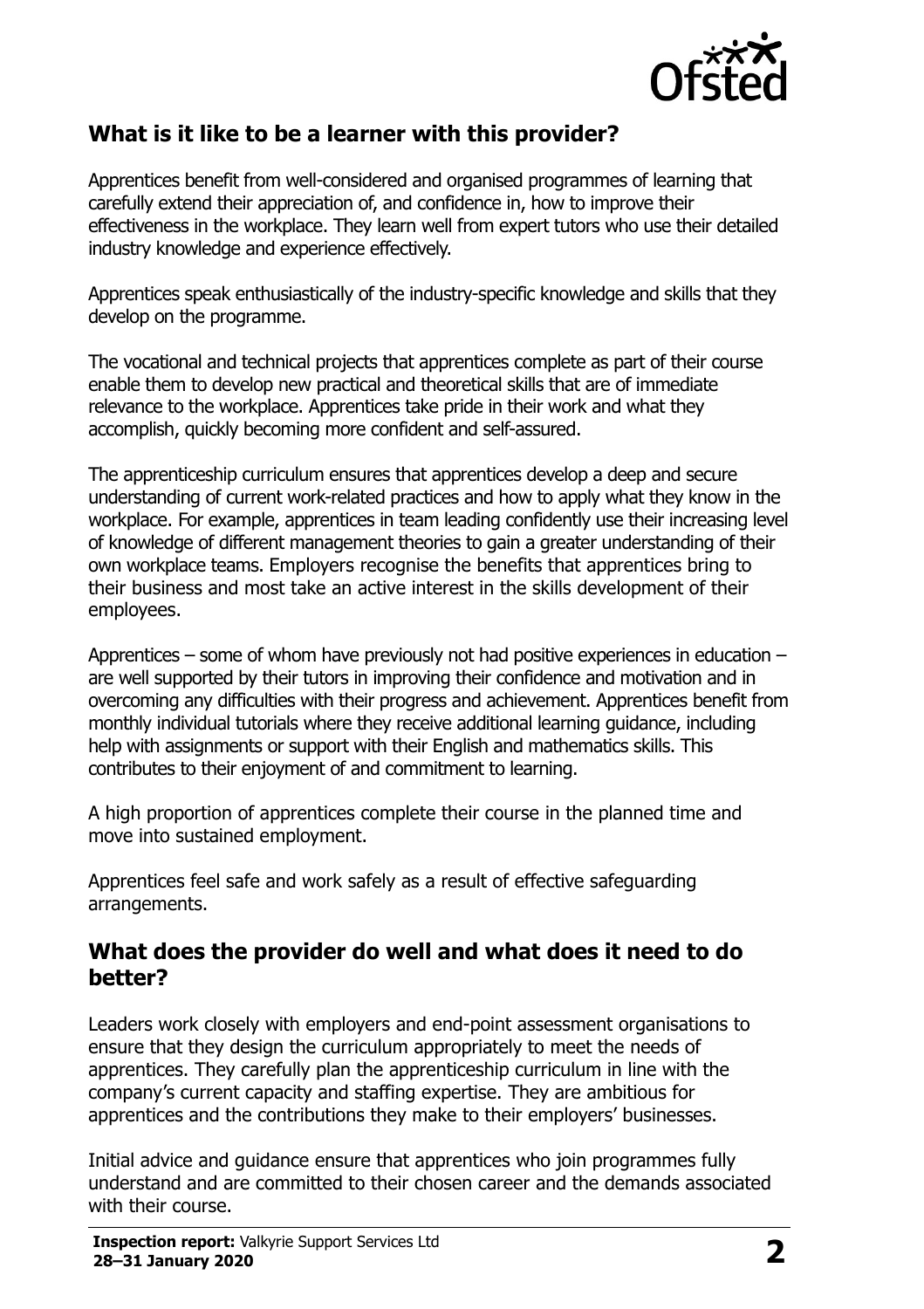

Apprentices' starting points are defined clearly through skills scans and base-line assessments that are detailed and relevant to the specific programme that they are starting. Tutors use the results of these assessments effectively to plan apprentices' learning programmes carefully, and to set challenging and individual targets that help apprentices to make the progress of which they are capable.

Apprentices benefit from very flexible timetabling for planning their learning. Tutors adjust the duration of apprentices' programmes to address individual employment circumstances, such as those working unsocial hours, variable shift patterns or at weekends. Apprentices value how this helps them to fit learning around work or home commitments and most participate enthusiastically in lessons.

Tutors work effectively with employers to ensure that apprentices gain relevant new knowledge, skills, attitudes and behaviours during their training. They monitor apprentices' progress thoroughly and assess the development of their skills accurately. Where necessary, tutors liaise closely with employers to ensure that apprentices are moved around different parts of the company's business to maximise the opportunity for them to acquire the workplace skills and experiences that will help them to succeed.

Tutors use their detailed knowledge and expert industry experience very effectively to help apprentices develop a sound knowledge base that relates closely to their work activities. For example, apprentices in engineering and manufacturing quickly learn the importance of accurately calculating the weight limits for lifting equipment based on the slinging angles of the load to be lifted, and how to use specialist tools and equipment with confidence and precision. Apprentices in team leading and operational management develop a much-improved understanding of how relevant employment theory and legislation apply in the workplace and to the team that they lead and manage. As a result, most apprentices make good progress and improve their industry-specific knowledge and skills.

Apprentices are supported well to develop and improve their language and numeracy skills; this increases their effectiveness in the workplace and confidence in applying these skills in their personal life. For example, apprentices in food production ensure that documentation related to food manufacturing, such as the use of flavouring and colouring agents, is accurately completed in accordance with legislative requirements. Engineering apprentices accurately use algebra to calculate accurately the dimensions and tolerances associated with complex geometrical engineered components.

Tutors are knowledgeable about the end-point assessment process for apprentices. Consequently, the majority of the few standards-based apprentices who have completed their apprenticeship to date have gained merit or distinction grades.

Managers ensure that employers have a good awareness of the need for apprentices to receive appropriate time to complete planned training. As a result, most apprentices receive their full entitlement to planned off-the-job training, and this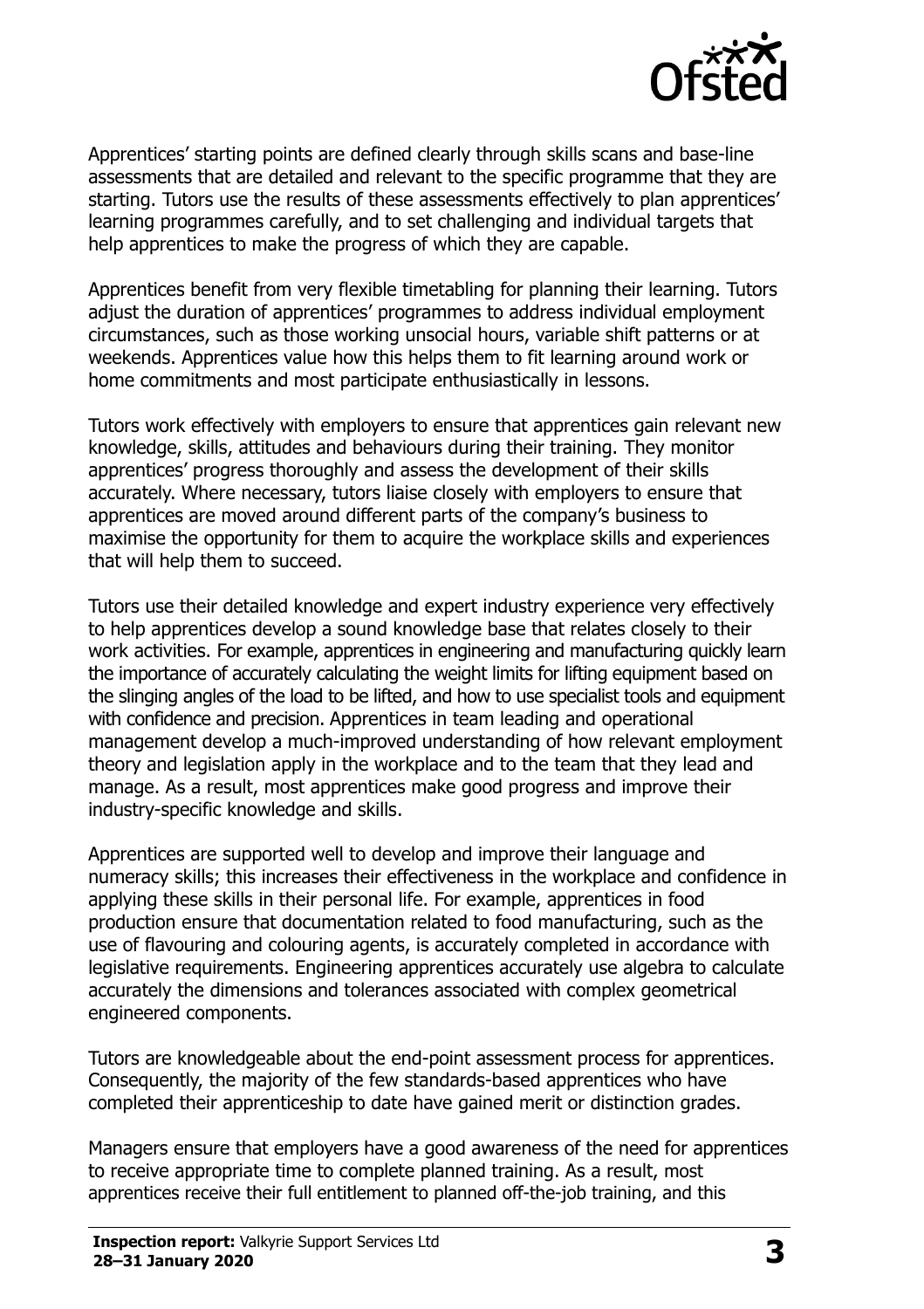

enables them to make assured progress. However, in a small minority of instances, a few employers prioritise work-related demands over the immediate training needs of their apprentices. These apprentices complete planned learning in their own time and do not make as much progress as their peers.

Apprentices benefit from a thorough induction which includes themes related to safeguarding, equality and diversity themes, and life in modern Britain. However, during subsequent group workshops and reviews of progress, tutors do not routinely reinforce or deepen apprentices' knowledge of topics such as citizenship and democracy or the dangers associated with radicalisation and extremism. As a result, apprentices are not able to talk confidently about how such matters apply to them as individuals or in the context of their job roles.

Apprentices nearing the end of the training receive very limited advice and guidance about their next steps. A significant minority of them are unaware of what options are available to them at the end of their course and are unable to plan effectively for their next steps in learning or employment.

## **Safeguarding**

The arrangements for safeguarding are effective.

Leaders promote a culture of safeguarding and have established effective systems and processes to ensure that apprentices are safe. Managers ensure that appropriate practices and checks are in place for staff recruitment.

VSS has two designated safeguarding officers (DSOs) who are trained appropriately. Staff are alert and act quickly in notifying the designated officers of any changes in apprentices' behaviour or conduct that may indicate a potential safeguarding or welfarerelated concern. The DSOs maintain detailed records of all safeguarding concerns and make appropriate and timely referrals to relevant external agencies, where necessary.

Apprentices feel safe in their workplaces and demonstrate safe working practices on the job. They routinely use the correct personal protective equipment and promote the use of health and safety procedures to their peers. Apprentices are well supported and know that if they have any issues, tutors and managers will deal with them promptly and with sensitivity.

Leaders do not use local intelligence to inform their understanding of the risks and threats in the areas where apprentices live and work.

### **What does the provider need to do to improve?**

■ Ensure that employers adjust apprentices' work patterns, so that they are routinely able to take part in planned off-the-job training. Provide more detailed guidance to all apprentices, setting out precisely how their learning entitlement will be secured.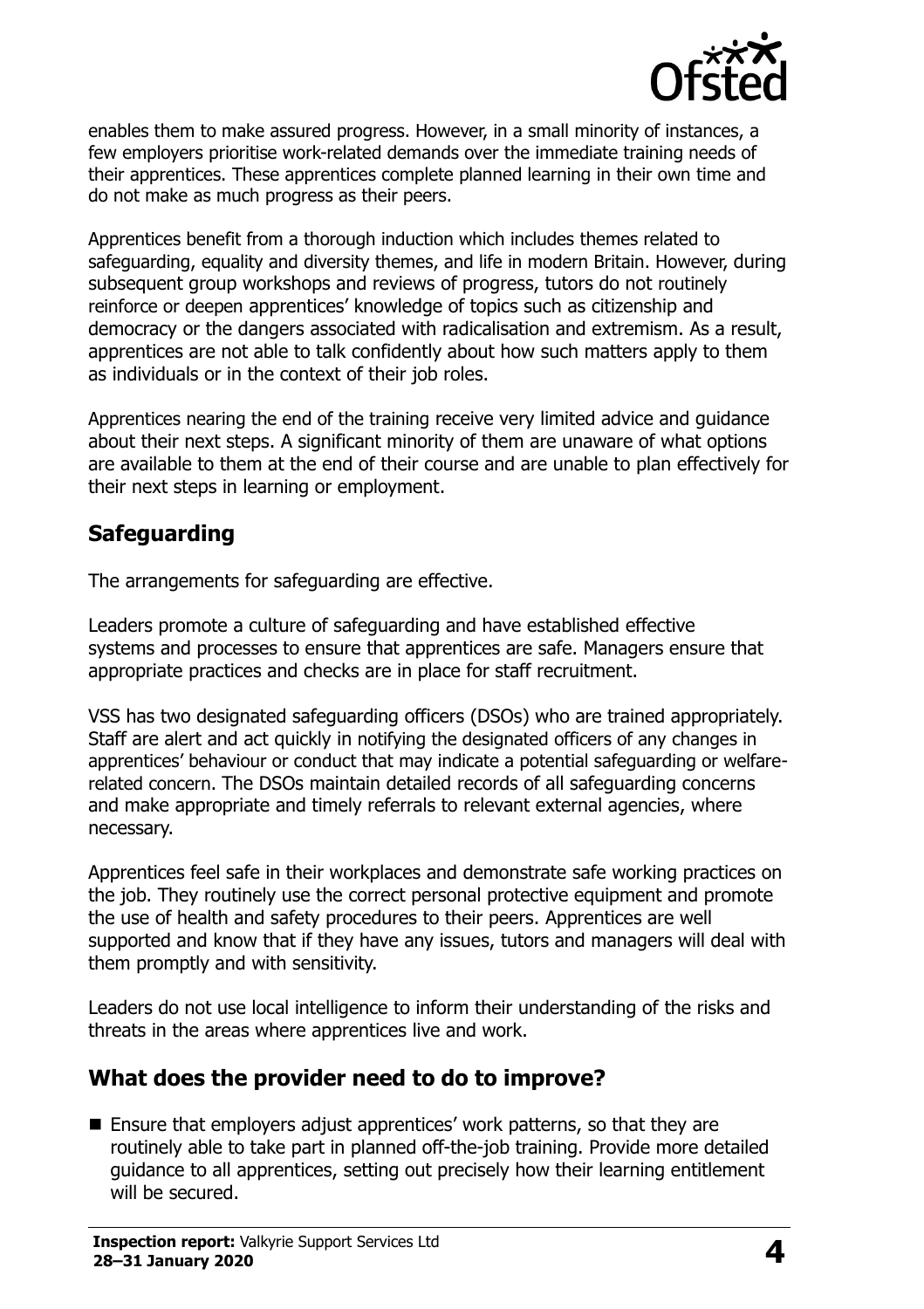

- Develop and implement effective arrangements to ensure that tutors promote and develop routinely apprentices' understanding of the importance of British values and their relevance within the workplace and the communities in which they live. Ensure that tutors provide apprentices with clearer guidance and information on the 'Prevent' duty so that they know how to protect themselves from those who hold or promote extremist views.
- Leaders should ensure that apprentices can access impartial careers information, advice and guidance throughout all stages of their programme. Tutors should provide apprentices with timely guidance for their next steps on the full range of opportunities available to them when they complete their course.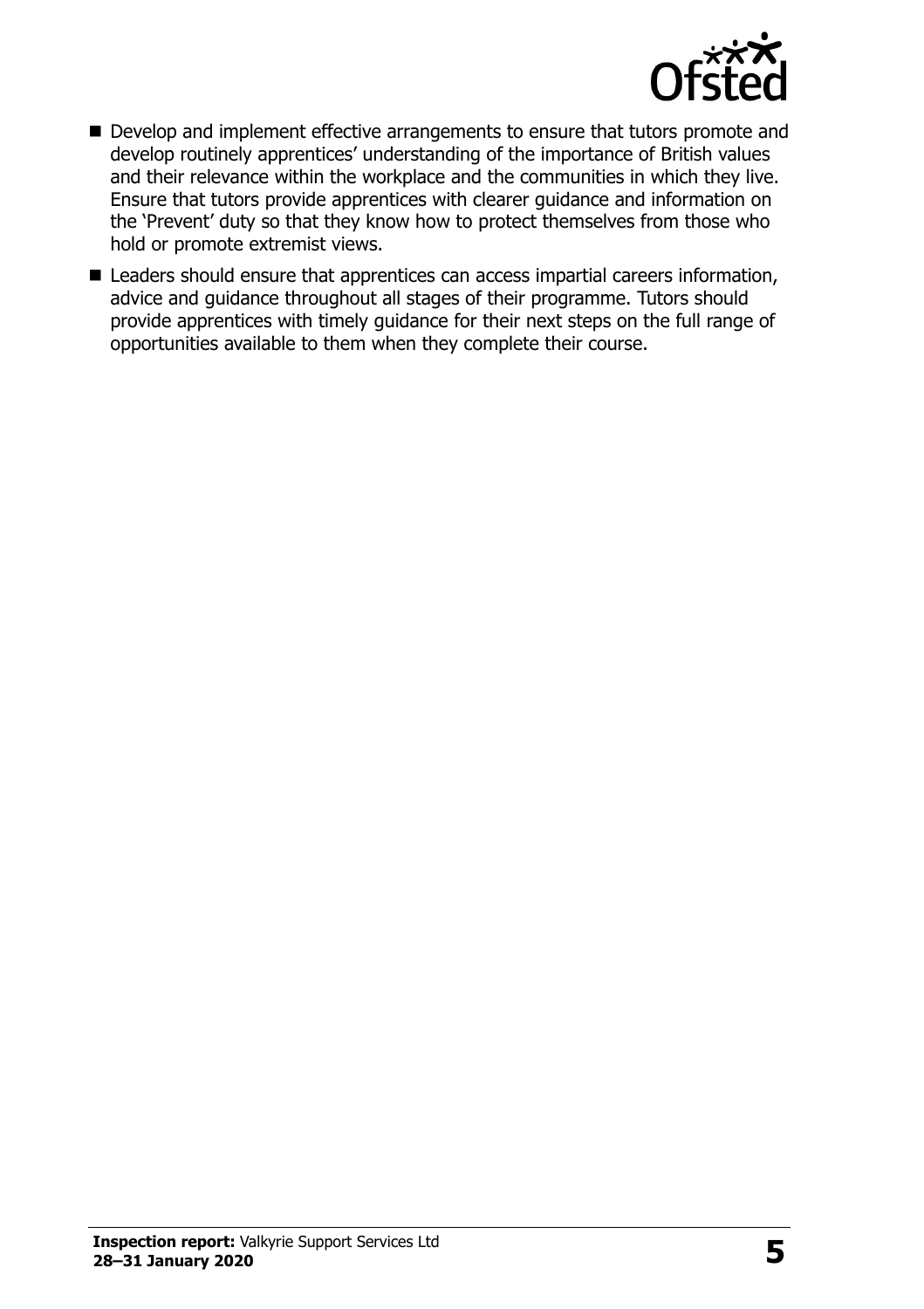

| <b>Provider details</b>     |                                                                                               |
|-----------------------------|-----------------------------------------------------------------------------------------------|
| Unique reference number     | 1276411                                                                                       |
| <b>Address</b>              | School House Farm<br><b>Beamhurst</b><br><b>Uttoxeter</b><br>Staffordshire<br><b>ST14 5EA</b> |
| <b>Contact number</b>       | 01889 566263                                                                                  |
| Website                     | www.vsslearning.co.uk                                                                         |
| <b>Principal/CEO</b>        | <b>Richard Hick</b>                                                                           |
| <b>Provider type</b>        | Independent learning provider                                                                 |
| Date of previous inspection | Not previously inspected                                                                      |
| <b>Main subcontractors</b>  | <b>None</b>                                                                                   |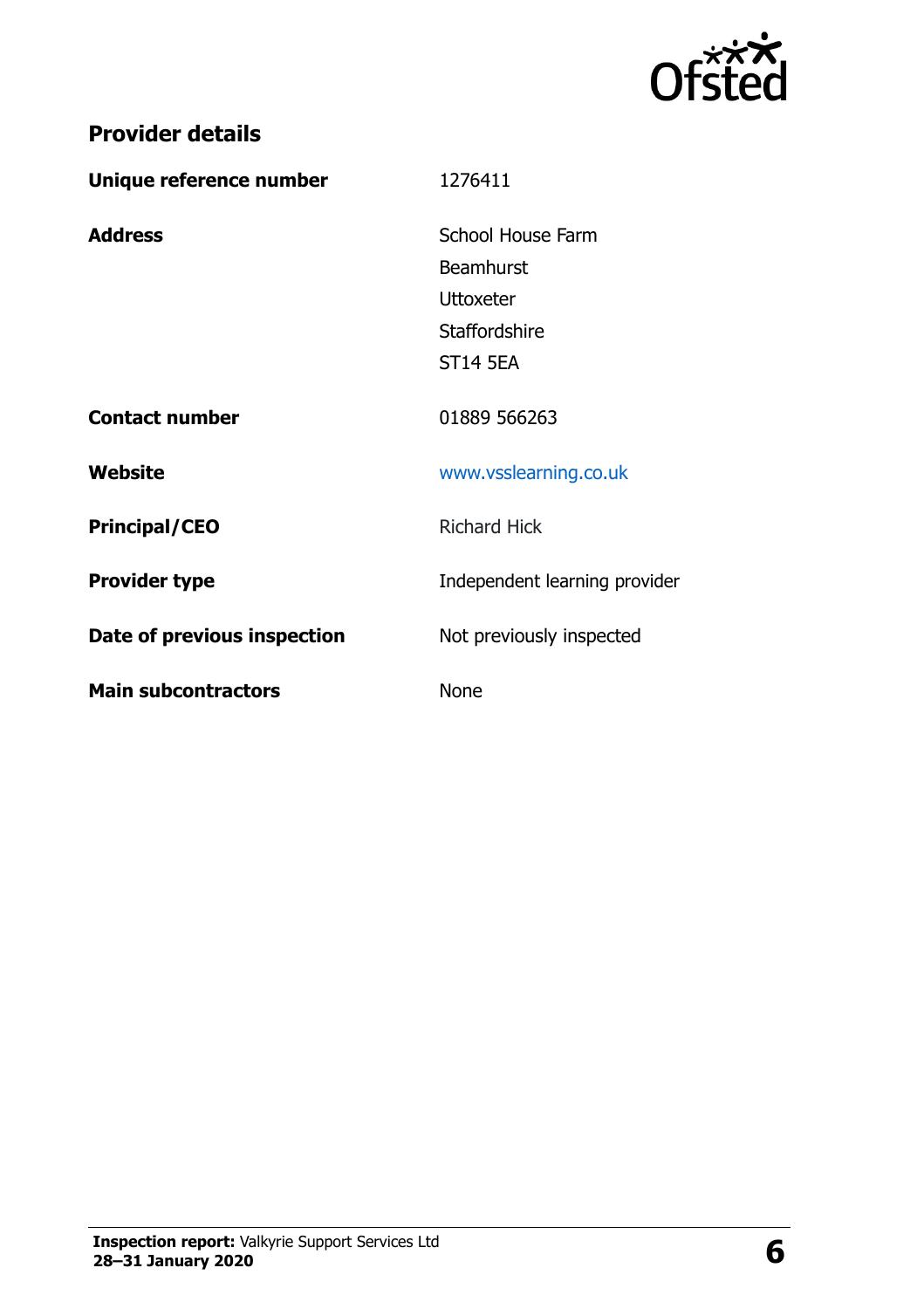

### **Information about this inspection**

The inspection team was assisted by the quality manager, as nominee. Inspectors took account of the provider's most recent self-assessment report and development plans. The inspection was carried out using the [further education and skills](http://www.gov.uk/government/publications/further-education-and-skills-inspection-handbook-eif)  [inspection handbook](http://www.gov.uk/government/publications/further-education-and-skills-inspection-handbook-eif) and took into account all relevant provision at the provider. Inspectors collected a wide range of evidence to inform judgements, including observing learning sessions, scrutinising learners' work, seeking the views of learners, staff and other stakeholders, and examining the provider's documentation and records.

#### **Inspection team**

Victor Reid, lead inspector **Her Majesty's Inspector** Ruth Stammers **Her Majesty's Inspector** Barbara Hughes **Districts** Ofsted Inspector Stuart Collett **Her Majesty's Inspector** Rebecca Gater **Calculation** Constanting Constanting Constanting Constanting Constanting Constanting Constanting Constanting Constanting Constanting Constanting Constanting Constanting Constanting Constanting Constanting Co Maxine Mayer **Maxine Mayer Constant Maxine Mayer Ofsted Inspector**